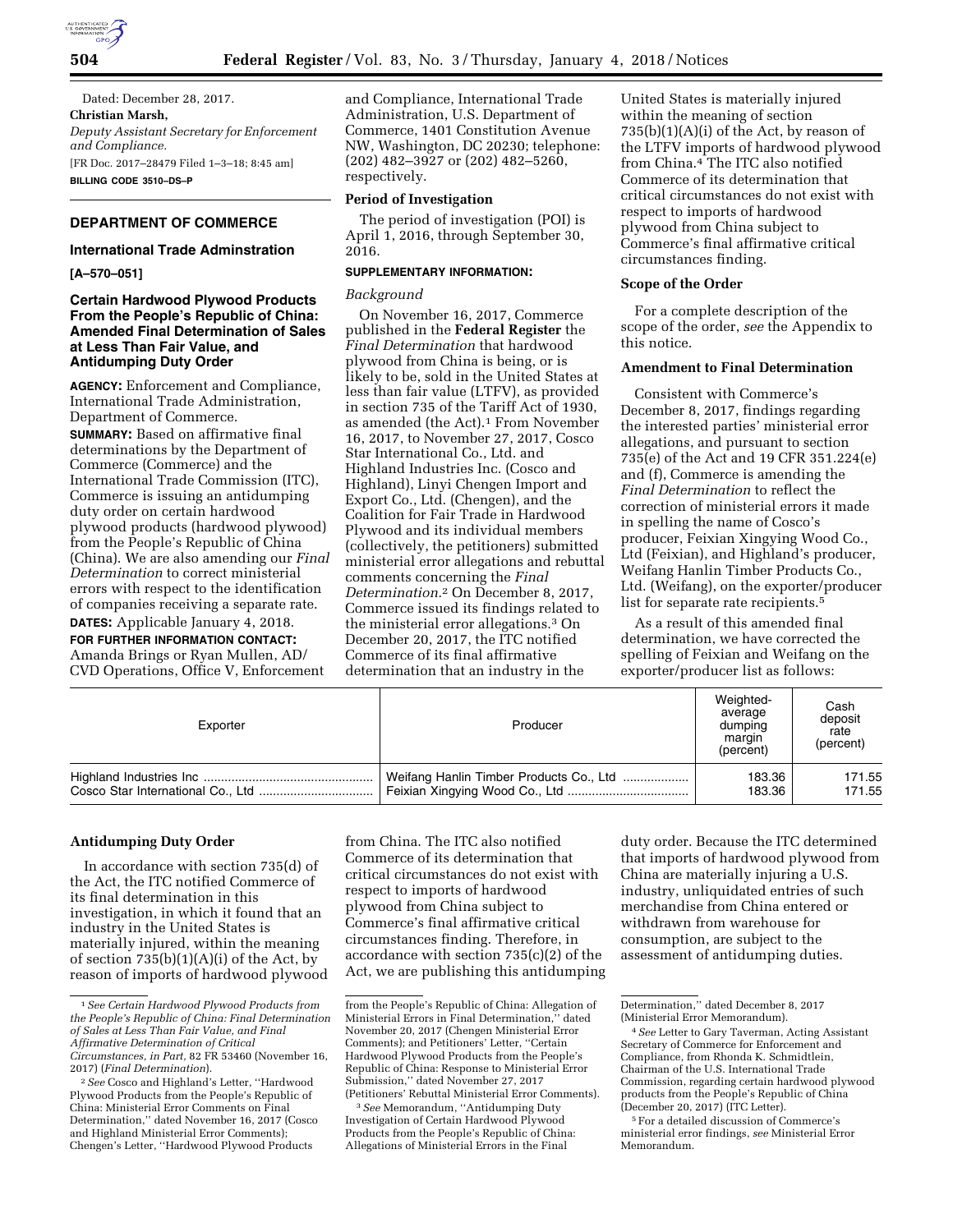As a result of the ITC's final determination, in accordance with section 736(a)(1) of the Act, Commerce will direct U.S. Customs and Border Protection (CBP) to assess, upon further instruction by Commerce, antidumping duties equal to the amount by which the normal value of the merchandise exceeds the export price (or constructed export price) of the merchandise, for all relevant entries of hardwood plywood from China. Antidumping duties will be assessed on unliquidated entries of hardwood plywood from China entered, or withdrawn from warehouse, for consumption on or after June 23, 2017, the date of publication of the *Preliminary Determination,*6 but will not include entries occurring after the expiration of the provisional measures period and before publication of the ITC's final injury determination as further described below.

#### **Suspension of Liquidation**

In accordance with section 735(c)(1)(B) of the Act, Commerce will instruct CBP to continue to suspend liquidation on all relevant entries of hardwood plywood from China. These instructions suspending liquidation will remain in effect until further notice.

We will also instruct CBP to require cash deposits at rates equal to the estimated weighted-average dumping margins indicated in the chart below, adjusted where appropriate for export subsidies and estimated domestic subsidy pass-through.7 Accordingly, effective on the date of publication of the ITC's final affirmative injury determination, CBP will require, at the same time as importers would normally

deposit estimated duties on this subject merchandise, a cash deposit at the rates listed below.8 The rate for the Chinawide entity applies to all producers or exporters not specifically listed. For the purpose of determining cash deposit rates, the estimated weighted-average dumping margins for imports of subject merchandise from China will be adjusted, as appropriate, for export subsidies found in the final determination of the companion countervailing duty investigation of this merchandise imported from China.9

#### **Provisional Measures**

Section 733(d) of the Act states that instructions issued pursuant to an affirmative preliminary determination may not remain in effect for more than four months, except where exporters representing a significant proportion of exports of the subject merchandise request Commerce to extend that fourmonth period to no more than six months. At the request of the exporters that account for a significant proportion of exports of hardwood plywood from China, we extended the four-month period to six months in this case.10 In the underlying investigation, Commerce published the *Preliminary Determination* on June 23, 2017.11 Therefore, the extended period beginning on the date of publication of the *Preliminary Determination,* ended December 19, 2017. Furthermore, section 737(b) of the Act states that definitive duties are to begin on the date of publication of the ITC's final injury determination.

Therefore, in accordance with section 733(d) of the Act and our practice, we

will instruct CBP to terminate the suspension of liquidation and to liquidate, without regard to antidumping duties, unliquidated entries of hardwood plywood from China entered, or withdrawn from warehouse, for consumption on or after December 19, 2017, the date on which the provisional measures expired, until and through the day preceding the date of publication of the ITC's final injury determinations in the **Federal Register**. Suspension of liquidation will resume on the date of publication of the ITC's final determination in the **Federal Register**.

### **Critical Circumstances**

In its final determination, the ITC did not make an affirmative critical circumstances finding with respect to imports of subject merchandise from China that were subject to Commerce's final affirmative critical circumstances determination. Accordingly, Commerce will instruct CBP to lift suspension and to refund any cash deposit made to secure the payment of estimated antidumping duties with respect to entries of the merchandise entered, or withdrawn from warehouse, for consumption on or after March 25, 2017 (*i.e.,* 90 days prior to the date of publication of the preliminary determination), but before June 23, 2017, the publication date of the *Preliminary Determination.* 

### **Estimated Weighted-Average Dumping Margin**

The weighted-average antidumping duty margin percentages and cash deposit percentages are as follows:

| Exporter                                 | Producer                                                      | Estimated<br>weighted-<br>average<br>dumping<br>margin<br>(percent) | Cash<br>deposit rate<br>(percent) |
|------------------------------------------|---------------------------------------------------------------|---------------------------------------------------------------------|-----------------------------------|
| Linyi Chengen Import and Export Co., Ltd |                                                               | 183.36                                                              | 171.55                            |
|                                          |                                                               | 183.36                                                              | 171.55                            |
|                                          |                                                               | 183.36                                                              | 171.55                            |
|                                          |                                                               | 183.36                                                              | 171.55                            |
|                                          |                                                               | 183.36                                                              | 171.55                            |
|                                          |                                                               | 183.36                                                              | 171.55                            |
|                                          | Linyi Lanshan District Xiangfeng Decorative Board<br>Factory. | 183.36                                                              | 171.55                            |
|                                          | Linyi Lanshan District Fubai Wood Board Factory               | 183.36                                                              | 171.55                            |
|                                          |                                                               | 183.36                                                              | 171.55                            |
|                                          | Feixian Shangye Town Mingda Multi-layered Board<br>Factory.   | 183.36                                                              | 171.55                            |
|                                          |                                                               | 183.36                                                              | 171.55                            |

6*See Certain Hardwood Plywood Products from the People's Republic of China: Preliminary Affirmative Determination of Sales at Less Than Fair Value, Preliminary Affirmative Determination of Critical Circumstances, in Part,* 82 FR 28629 (June 23, 2017) (*Preliminary Determination*) and accompanying Preliminary Decision Memorandum.

7No party in the less-than-fair-value investigation established eligibility for an adjustment for estimated domestic subsidy pass-through. *See Preliminary Determination,* unchanged in *Final Determination.* 

 $8$  See section 736(a)(3) of the Act.

9*See Final Determination.* 

10*See Certain Hardwood Plywood Products from the People's Republic of China: Postponement of Final Determination of Sales at Less Than Fair Value Investigation,* 82 FR 29827 (June 30, 2017). 11*See Preliminary Determination.*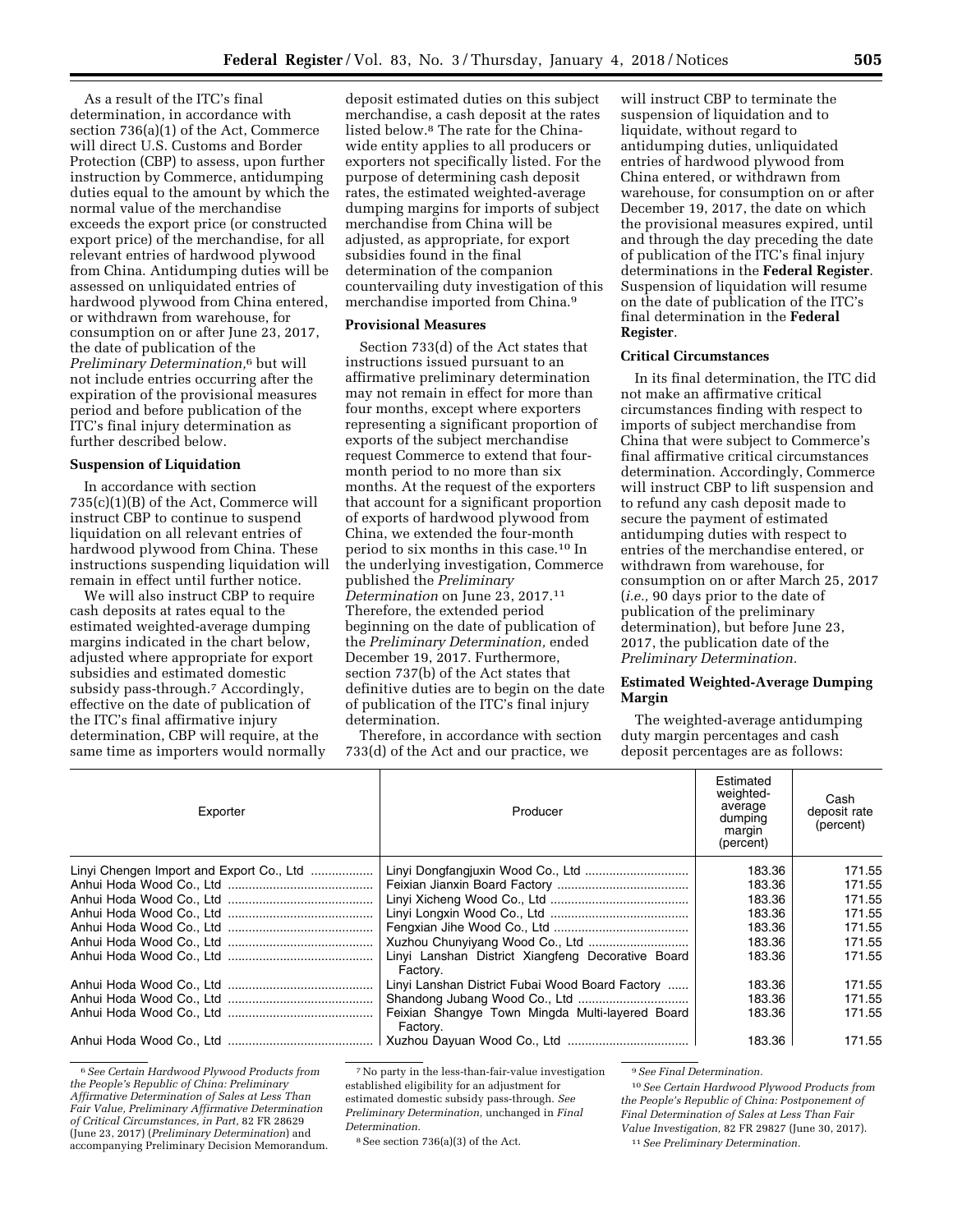| Exporter                                                                             | Producer                                                                              | Estimated<br>weighted-<br>average<br>dumping<br>margin<br>(percent) | Cash<br>deposit rate<br>(percent) |
|--------------------------------------------------------------------------------------|---------------------------------------------------------------------------------------|---------------------------------------------------------------------|-----------------------------------|
|                                                                                      |                                                                                       | 183.36                                                              | 171.55                            |
|                                                                                      |                                                                                       | 183.36                                                              | 171.55                            |
|                                                                                      |                                                                                       | 183.36<br>183.36                                                    | 171.55<br>171.55                  |
|                                                                                      |                                                                                       | 183.36                                                              | 171.55                            |
|                                                                                      | Shandong Huaxin Jiasheng Wood Co., Ltd                                                | 183.36                                                              | 171.55                            |
|                                                                                      |                                                                                       | 183.36                                                              | 171.55                            |
|                                                                                      | Shandong Dongfang Bayley Wood Co., Ltd                                                | 183.36                                                              | 171.55                            |
|                                                                                      |                                                                                       | 183.36                                                              | 171.55                            |
|                                                                                      | Linyi Huifeng Wood Industry Co., Ltd                                                  | 183.36<br>183.36                                                    | 171.55<br>171.55                  |
|                                                                                      | Linyi Huasheng Yongbin Wood Corp                                                      | 183.36                                                              | 171.55                            |
|                                                                                      |                                                                                       | 183.36                                                              | 171.55                            |
|                                                                                      |                                                                                       | 183.36                                                              | 171.55                            |
|                                                                                      |                                                                                       | 183.36                                                              | 171.55                            |
|                                                                                      |                                                                                       | 183.36                                                              | 171.55                            |
|                                                                                      |                                                                                       | 183.36<br>183.36                                                    | 171.55<br>171.55                  |
|                                                                                      | Shandong Huaxin Jiasheng Wood Co., Ltd                                                | 183.36                                                              | 171.55                            |
|                                                                                      |                                                                                       | 183.36                                                              | 171.55                            |
|                                                                                      |                                                                                       | 183.36                                                              | 171.55                            |
|                                                                                      |                                                                                       | 183.36                                                              | 171.55                            |
|                                                                                      | Linyi Laiyi Timber Industry Co., Ltd                                                  | 183.36                                                              | 171.55                            |
|                                                                                      |                                                                                       | 183.36                                                              | 171.55                            |
|                                                                                      |                                                                                       | 183.36                                                              | 171.55                            |
| Deging China-Africa Foreign Trade Port Co., Ltd                                      | Linyi City Lanshan District Fubo Wood Factory<br>Sugian Welcomewood Products Co., Ltd | 183.36<br>183.36                                                    | 171.55<br>171.55                  |
| Deging China-Africa Foreign Trade Port Co., Ltd                                      | Feixian Honggiang Wooden Products Co., Ltd                                            | 183.36                                                              | 171.55                            |
|                                                                                      |                                                                                       | 183.36                                                              | 171.55                            |
|                                                                                      |                                                                                       | 183.36                                                              | 171.55                            |
|                                                                                      | Fengxian Shuangxingyuan Wood Co., Ltd                                                 | 183.36                                                              | 171.55                            |
| Golder International Trade Co., Ltd                                                  |                                                                                       | 183.36                                                              | 171.55                            |
|                                                                                      |                                                                                       | 183.36                                                              | 171.55                            |
|                                                                                      |                                                                                       | 183.36<br>183.36                                                    | 171.55<br>171.55                  |
|                                                                                      | International Wood Products (Kunshan) Co., Ltd                                        | 183.36                                                              | 171.55                            |
|                                                                                      |                                                                                       | 183.36                                                              | 171.55                            |
| Henan Hongda Woodcraft Industry Co., Ltd                                             | Henan Hongda Woodcraft Industry Co., Ltd                                              | 183.36                                                              | 171.55                            |
|                                                                                      | Weifang Hanlin Timber Products Co., Ltd                                               | 183.36                                                              | 171.55                            |
|                                                                                      |                                                                                       | 183.36                                                              | 171.55                            |
|                                                                                      | Weifang Chenglin Wood Industry Co., Ltd                                               | 183.36                                                              | 171.55<br>171.55                  |
| Huainan Mengping Import and Export Co., Ltd                                          | Shandong Dongfang Bayley Wood Co., Ltd                                                | 183.36<br>183.36                                                    | 171.55                            |
| Jiangsu High Hope Arser Co., Ltd                                                     |                                                                                       | 183.36                                                              | 171.55                            |
|                                                                                      |                                                                                       | 183.36                                                              | 171.55                            |
|                                                                                      |                                                                                       | 183.36                                                              | 171.55                            |
| Jiangsu Qianjiuren International Trading Co., Ltd                                    |                                                                                       | 183.36                                                              | 171.55                            |
| Jiangsu Shengyang Industrial Joint Stock Co., Ltd                                    | Jiangsu Shengyang Industrial Joint Stock Co., Ltd                                     | 183.36                                                              | 171.55                            |
| Jiangsu Top Point International Co., Ltd<br>Jiangsu Top Point International Co., Ltd |                                                                                       | 183.36<br>183.36                                                    | 171.55<br>171.55                  |
| Jiangsu Top Point International Co., Ltd                                             | Feixian Xindongfang Wood Co., Ltd                                                     | 183.36                                                              | 171.55                            |
| Jiangsu Top Point International Co., Ltd                                             |                                                                                       | 183.36                                                              | 171.55                            |
|                                                                                      | Fengxian Shuangxingyuan Wood Co., Ltd                                                 | 183.36                                                              | 171.55                            |
|                                                                                      |                                                                                       | 183.36                                                              | 171.55                            |
|                                                                                      |                                                                                       | 183.36                                                              | 171.55                            |
|                                                                                      | Fengxian Hengyuan Wood Industry Co., Ltd                                              | 183.36                                                              | 171.55                            |
|                                                                                      | Feixian Junyang Wood Industry Co., Ltd                                                | 183.36<br>183.36                                                    | 171.55<br>171.55                  |
|                                                                                      | Linyi City Lanshan District Mingda Wood Factory                                       | 183.36                                                              | 171.55                            |
|                                                                                      |                                                                                       | 183.36                                                              | 171.55                            |
|                                                                                      | Linyi City Lanshan District Xiangfeng Wood Decora-<br>tion Factory.                   | 183.36                                                              | 171.55                            |
|                                                                                      |                                                                                       | 183.36                                                              | 171.55                            |
|                                                                                      |                                                                                       | 183.36                                                              | 171.55                            |
|                                                                                      |                                                                                       | 183.36                                                              | 171.55                            |
|                                                                                      | Feixian Fengxiang Wood Processing Factory                                             | 183.36                                                              | 171.55                            |
|                                                                                      |                                                                                       | 183.36<br>183.36                                                    | 171.55<br>171.55                  |
|                                                                                      |                                                                                       | 183.36                                                              | 171.55                            |
|                                                                                      |                                                                                       | 183.36                                                              | 171.55                            |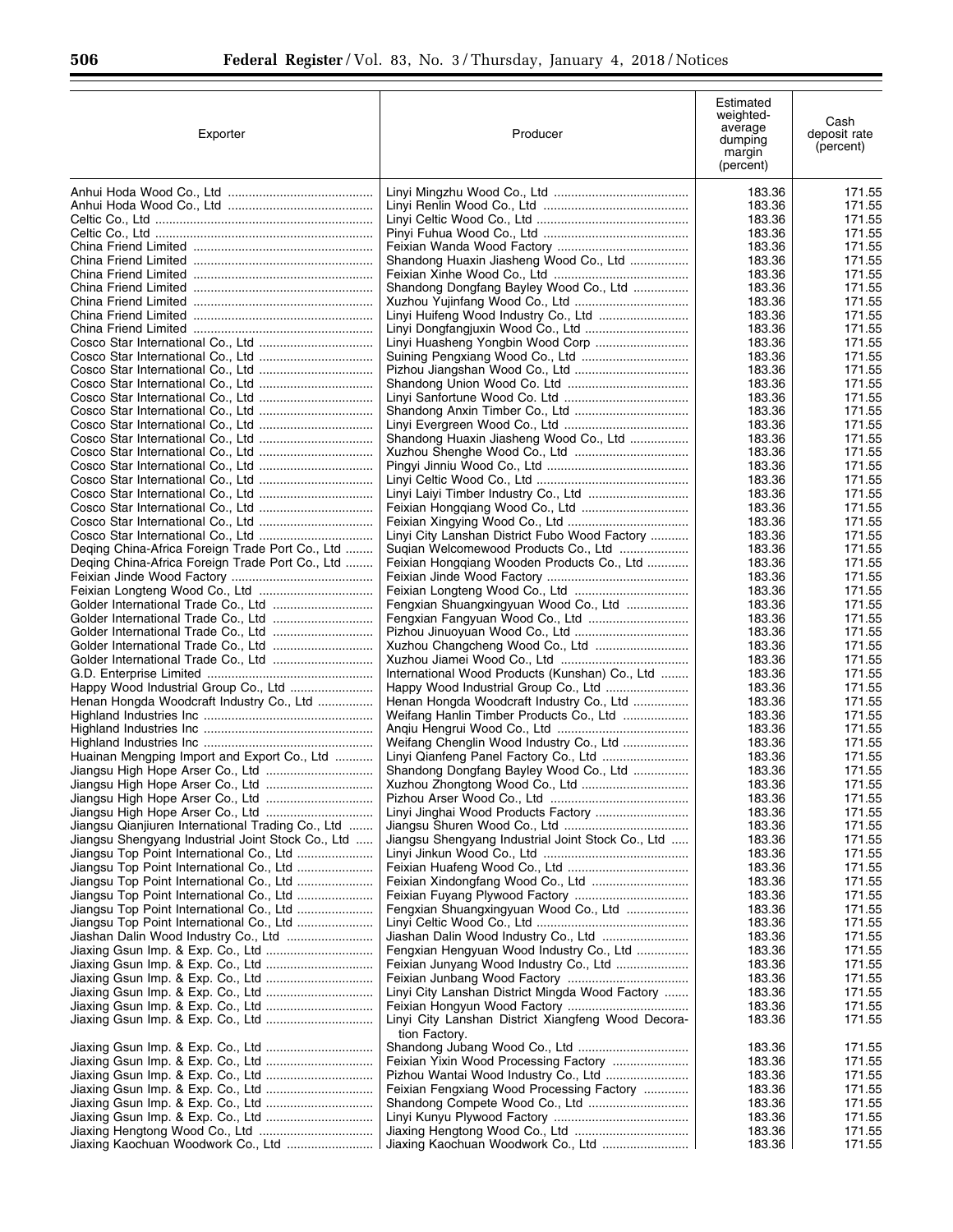| Exporter                                                                                             | Producer                                                                                            | Estimated<br>weighted-<br>average<br>dumping<br>margin<br>(percent) | Cash<br>deposit rate<br>(percent) |
|------------------------------------------------------------------------------------------------------|-----------------------------------------------------------------------------------------------------|---------------------------------------------------------------------|-----------------------------------|
|                                                                                                      |                                                                                                     | 183.36                                                              | 171.55                            |
| Lianyungang Yuantai International Trade Co., Ltd                                                     |                                                                                                     | 183.36                                                              | 171.55                            |
| Lianyungang Yuantai International Trade Co., Ltd                                                     |                                                                                                     | 183.36                                                              | 171.55                            |
| Lianyungang Yuantai International Trade Co., Ltd<br>Lianyungang Yuantai International Trade Co., Ltd | Linyi City Lanshan District Baoshan Wood Factory                                                    | 183.36<br>183.36                                                    | 171.55<br>171.55                  |
| Lianyungang Yuantai International Trade Co., Ltd                                                     |                                                                                                     | 183.36                                                              | 171.55                            |
| Lianyungang Yuantai International Trade Co., Ltd                                                     | Linyi City Lanshan District Fubo Wood Factory                                                       | 183.36                                                              | 171.55                            |
| Lianyungang Yuantai International Trade Co., Ltd                                                     |                                                                                                     | 183.36                                                              | 171.55                            |
| Lianyungang Yuantai International Trade Co., Ltd                                                     |                                                                                                     | 183.36                                                              | 171.55                            |
| Lianyungang Yuantai International Trade Co., Ltd                                                     |                                                                                                     | 183.36<br>183.36                                                    | 171.55                            |
| Lianyungang Yuantai International Trade Co., Ltd<br>Lianyungang Yuantai International Trade Co., Ltd | Fengxian Shuangxingyuan Wood Co., Ltd                                                               | 183.36                                                              | 171.55<br>171.55                  |
| Lianyungang Yuantai International Trade Co., Ltd                                                     |                                                                                                     | 183.36                                                              | 171.55                            |
| Lianyungang Yuantai International Trade Co., Ltd                                                     | Linyi City Lanshan District Fuerda Wood Factory                                                     | 183.36                                                              | 171.55                            |
| Lianyungang Yuantai International Trade Co., Ltd                                                     | Fengxian Hengyuan Wood Industry Co., Ltd                                                            | 183.36                                                              | 171.55                            |
| Lianyungang Yuantai International Trade Co., Ltd<br>Lianyungang Yuantai International Trade Co., Ltd |                                                                                                     | 183.36<br>183.36                                                    | 171.55<br>171.55                  |
| Lianyungang Yuantai International Trade Co., Ltd                                                     | Feixian Junyang Wood Industry Co., Ltd                                                              | 183.36                                                              | 171.55                            |
| Lianyungang Yuantai International Trade Co., Ltd                                                     |                                                                                                     | 183.36                                                              | 171.55                            |
| Lianyungang Yuantai International Trade Co., Ltd                                                     |                                                                                                     | 183.36                                                              | 171.55                            |
| Lianyungang Yuantai International Trade Co., Ltd                                                     | Linyi City Lanshan District Xiangfeng Wood Decora-<br>tion Factory.                                 | 183.36                                                              | 171.55                            |
| Lianyungang Yuantai International Trade Co., Ltd                                                     |                                                                                                     | 183.36                                                              | 171.55                            |
| Lianyungang Yuantai International Trade Co., Ltd<br>Linyi City Dongfang Fukai Wood Industry Co., Ltd | Linyi City Lanshan District Mingda Wood Factory<br>Linyi City Dongfang Fukai Wood Industry Co., Ltd | 183.36<br>183.36                                                    | 171.55<br>171.55                  |
| Linyi City Dongfang Jinxin Economic and Trade Co.,<br>Ltd.                                           | Linyi City Dongfang Jinxin Economic and Trade Co.,<br>Ltd.                                          | 183.36                                                              | 171.55                            |
| Linyi City Shenrui International Trade Co., Ltd                                                      | Linyi City Dongfang Fuchao Wood Co., Ltd                                                            | 183.36                                                              | 171.55                            |
| Linyi City Shenrui International Trade Co., Ltd                                                      |                                                                                                     | 183.36                                                              | 171.55                            |
|                                                                                                      |                                                                                                     | 183.36                                                              | 171.55                            |
|                                                                                                      |                                                                                                     | 183.36                                                              | 171.55                            |
| Linyi Hengsheng Wood Industry Co., Ltd                                                               | Linyi Hengsheng Wood Industry Co., Ltd                                                              | 183.36<br>183.36                                                    | 171.55<br>171.55                  |
| Linyi Huasheng Yongbin Wood Co., Ltd                                                                 | Linyi Huasheng Yongbin Wood Co., Ltd                                                                | 183.36                                                              | 171.55                            |
|                                                                                                      |                                                                                                     | 183.36                                                              | 171.55                            |
|                                                                                                      |                                                                                                     | 183.36                                                              | 171.55                            |
|                                                                                                      |                                                                                                     | 183.36                                                              | 171.55                            |
| Linyi Tian He Wooden Industry Co., Ltd                                                               | Linyi Tian He Wooden Industry Co., Ltd                                                              | 183.36<br>183.36                                                    | 171.55<br>171.55                  |
|                                                                                                      |                                                                                                     | 183.36                                                              | 171.55                            |
| Pizhou Dayun Import & Export Trade Co., Ltd                                                          |                                                                                                     | 183.36                                                              | 171.55                            |
| Pizhou Jin Sheng Yuan International Trade Co., Ltd                                                   |                                                                                                     | 183.36                                                              | 171.55                            |
| Pizhou Jin Sheng Yuan International Trade Co., Ltd                                                   |                                                                                                     | 183.36                                                              | 171.55                            |
| Qingdao Good Faith Import and Export Co., Ltd<br>Qingdao Good Faith Import and Export Co., Ltd       | Linyi Tuopu Zhixin Wooden Industry Co., Ltd                                                         | 183.36<br>183.36                                                    | 171.55<br>171.55                  |
| Qingdao Good Faith Import and Export Co., Ltd                                                        |                                                                                                     | 183.36                                                              | 171.55                            |
| Qingdao Good Faith Import and Export Co., Ltd                                                        |                                                                                                     | 183.36                                                              | 171.55                            |
| Qingdao Good Faith Import and Export Co., Ltd                                                        |                                                                                                     | 183.36                                                              | 171.55                            |
| Qingdao Good Faith Import and Export Co., Ltd                                                        |                                                                                                     | 183.36                                                              | 171.55                            |
| Qingdao Good Faith Import and Export Co., Ltd<br>Qingdao Good Faith Import and Export Co., Ltd       | Anhui Fuyang Qinglin Wood Products Co., Ltd                                                         | 183.36<br>183.36                                                    | 171.55<br>171.55                  |
| Qingdao Good Faith Import and Export Co., Ltd                                                        |                                                                                                     | 183.36                                                              | 171.55                            |
| Qingdao Good Faith Import and Export Co., Ltd                                                        |                                                                                                     | 183.36                                                              | 171.55                            |
| Qingdao Good Faith Import and Export Co., Ltd                                                        | Suzhou Dongsheng Wood Co., Ltd                                                                      | 183.36                                                              | 171.55                            |
| Qingdao Good Faith Import and Export Co., Ltd                                                        |                                                                                                     | 183.36                                                              | 171.55                            |
| Qingdao Good Faith Import and Export Co., Ltd                                                        | Xuzhou Spring Art Yang Wood Industry Co., Ltd                                                       | 183.36<br>183.36                                                    | 171.55<br>171.55                  |
|                                                                                                      | Yutai Zezhong Wood Products Co., Ltd                                                                | 183.36                                                              | 171.55                            |
|                                                                                                      | Linyi Evergreen Wood Products Co., Ltd                                                              | 183.36                                                              | 171.55                            |
|                                                                                                      |                                                                                                     | 183.36                                                              | 171.55                            |
| Qingdao Top P&Q International Corp                                                                   | Shandong Dongfang Bayley Wood Products Co., Ltd.                                                    | 183.36                                                              | 171.55                            |
| Qingdao Top P&Q International Corp                                                                   | Feixian Tanyi Youchengjiafu Wood Products Co., Ltd<br>Feixian Mingteng Wood Products Co., Ltd       | 183.36<br>183.36                                                    | 171.55<br>171.55                  |
|                                                                                                      |                                                                                                     | 183.36                                                              | 171.55                            |
| Qingdao Top P&Q International Corp                                                                   | Yutai Zezhong Wood Products Co., Ltd                                                                | 183.36                                                              | 171.55                            |
| Qingdao Top P&Q International Corp                                                                   |                                                                                                     | 183.36                                                              | 171.55                            |
|                                                                                                      | Shandong Jinqiu Wood Products Co., Ltd                                                              | 183.36                                                              | 171.55                            |
|                                                                                                      | Xuzhou Chunyiyang Wood Products Co. Ltd                                                             | 183.36<br>183.36                                                    | 171.55<br>171.55                  |
| Qingdao Top P&Q International Corp                                                                   |                                                                                                     | 183.36                                                              | 171.55                            |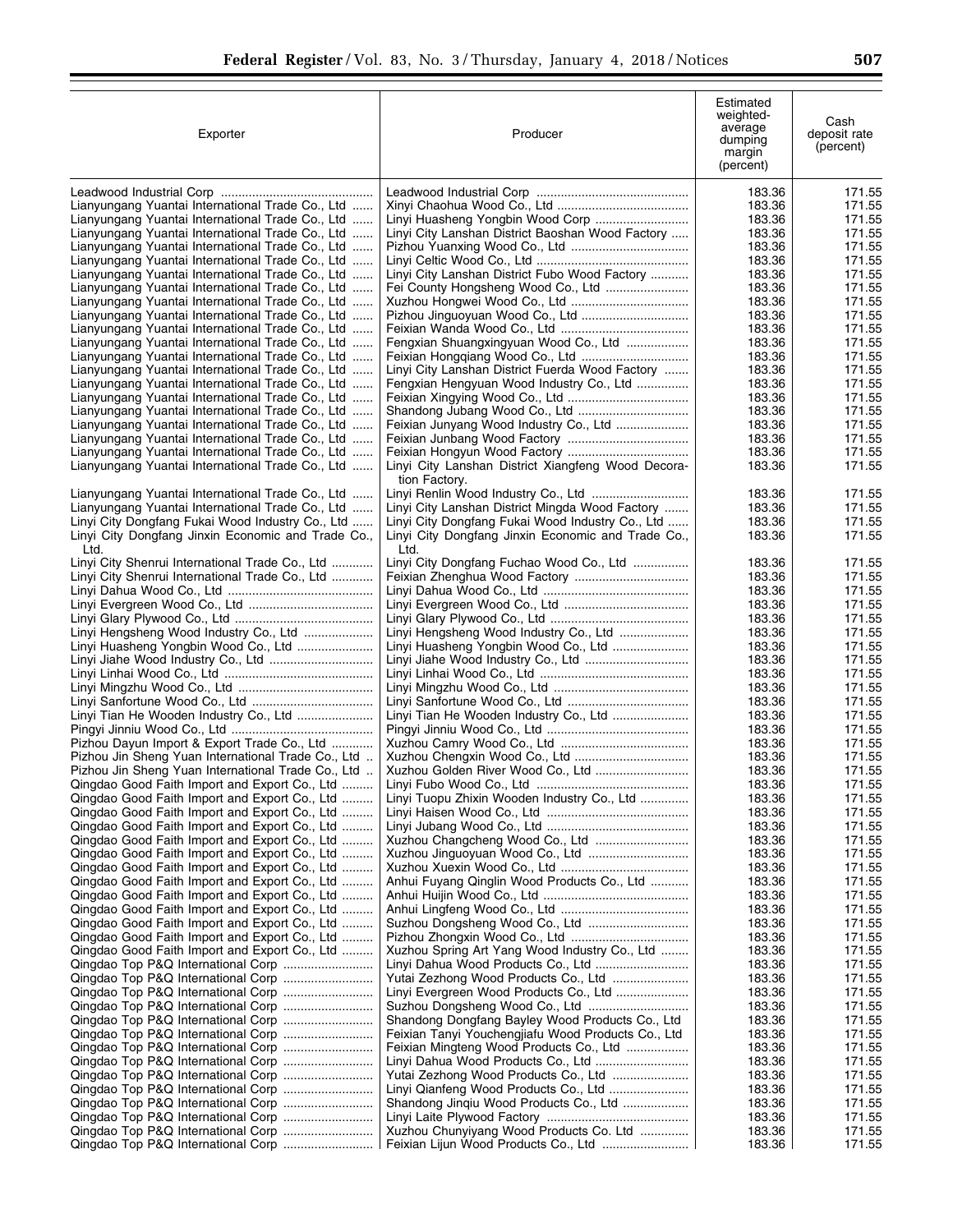| Exporter                                                               | Producer                                                                        | Estimated<br>weighted-<br>average<br>dumping<br>margin<br>(percent) | Cash<br>deposit rate<br>(percent) |
|------------------------------------------------------------------------|---------------------------------------------------------------------------------|---------------------------------------------------------------------|-----------------------------------|
|                                                                        | Feixian Shuangfeng Wood Products Co., Ltd                                       | 183.36                                                              | 171.55                            |
|                                                                        | Linyi Longxin Wood Products Co., Ltd                                            | 183.36                                                              | 171.55                            |
|                                                                        | Linyi Lanshan Wanmei Wood Factory<br>Feixian Xinhe Wood Products Co., Ltd       | 183.36<br>183.36                                                    | 171.55<br>171.55                  |
|                                                                        | Linyi Chenyuan Wood Products Co., Ltd                                           | 183.36                                                              | 171.55                            |
|                                                                        |                                                                                 | 183.36                                                              | 171.55                            |
| Qingdao Top P&Q International Corp                                     | Shandong Junxing Wood Products Co., Ltd                                         | 183.36                                                              | 171.55                            |
| Qingdao Top P&Q International Corp                                     | Linyi Jiexin Wood Products Factory                                              | 183.36                                                              | 171.55                            |
|                                                                        |                                                                                 | 183.36                                                              | 171.55                            |
| Qingdao Top P&Q International Corp                                     | Jiangsu Lishun Industry And Trade Co., Ltd                                      | 183.36                                                              | 171.55                            |
|                                                                        | Linyi Evergreen Wood Products Co., Ltd                                          | 183.36<br>183.36                                                    | 171.55<br>171.55                  |
| Qingdao Top P&Q International Corp                                     | Linyi Haisen Wood Products Co., Ltd                                             | 183.36                                                              | 171.55                            |
|                                                                        |                                                                                 | 183.36                                                              | 171.55                            |
| Qingdao Top P&Q International Corp                                     |                                                                                 | 183.36                                                              | 171.55                            |
| Qingdao Top P&Q International Corp                                     | Feixian Fugang Wood Products Co., Ltd                                           | 183.36                                                              | 171.55                            |
|                                                                        | Lanling Longziyun Wood Products Co., Ltd                                        | 183.36                                                              | 171.55                            |
|                                                                        | Linyi Fuerda Wood Products Co., Ltd                                             | 183.36                                                              | 171.55                            |
|                                                                        | Fengxian Shuangxingyuan Wood Co., Ltd                                           | 183.36                                                              | 171.55                            |
|                                                                        |                                                                                 | 183.36                                                              | 171.55                            |
| Qingdao Top P&Q International Corp                                     |                                                                                 | 183.36                                                              | 171.55                            |
| Qingdao Top P&Q International Corp                                     | Shandong Dongfang Bayley Wood Products Co., Ltd                                 | 183.36<br>183.36                                                    | 171.55<br>171.55                  |
|                                                                        | Feixian Kailin Wood Products Co., Ltd                                           | 183.36                                                              | 171.55                            |
|                                                                        |                                                                                 | 183.36                                                              | 171.55                            |
| Shandong Huaxin Jiasheng Wood Co., Ltd                                 | Shandong Huaxin Jiasheng Wood Co., Ltd                                          | 183.36                                                              | 171.55                            |
| Shandong Huiyu International Trade Co., Ltd                            | Linyi Huifeng Wood Products Co., Ltd                                            | 183.36                                                              | 171.55                            |
| Shandong Jinluda International Trade Co., Ltd                          |                                                                                 | 183.36                                                              | 171.55                            |
| Shandong Jinluda International Trade Co., Ltd                          |                                                                                 | 183.36                                                              | 171.55                            |
|                                                                        | Fengxian Hengyuan Wood Industry Co., Ltd                                        | 183.36                                                              | 171.55                            |
|                                                                        | Feixian Junyang Wood Industry Co., Ltd                                          | 183.36                                                              | 171.55                            |
|                                                                        |                                                                                 | 183.36                                                              | 171.55                            |
|                                                                        | Linyi City Lanshan District Mingda Wood Factory                                 | 183.36                                                              | 171.55                            |
| Shandong Johnson Trading Co., Ltd<br>Shandong Johnson Trading Co., Ltd | Linyi City Lanshan District Xiangfeng Wood Decora-                              | 183.36<br>183.36                                                    | 171.55<br>171.55                  |
|                                                                        | tion Factory.                                                                   |                                                                     |                                   |
| Shandong Johnson Trading Co., Ltd                                      | Linyi Lanshan Yulin Wood Factory                                                | 183.36                                                              | 171.55                            |
|                                                                        |                                                                                 | 183.36                                                              | 171.55                            |
| Shandong Johnson Trading Co., Ltd                                      | Feixian Yixin Wood Processing Factory                                           | 183.36                                                              | 171.55                            |
|                                                                        |                                                                                 | 183.36                                                              | 171.55                            |
|                                                                        | Xuzhou Dayuan Wood Industry Co., Ltd                                            | 183.36                                                              | 171.55                            |
|                                                                        |                                                                                 | 183.36                                                              | 171.55                            |
|                                                                        | Pizhou Wantai Wood Industry Co., Ltd                                            | 183.36                                                              | 171.55                            |
| Shandong Johnson Trading Co., Ltd                                      | Feixian Desheng Wood Industry Factory<br>Xuzhou Zhongcai Wood Industry Co., Ltd | 183.36<br>183.36                                                    | 171.55<br>171.55                  |
|                                                                        | Feixian Fengxiang Wood Processing Factory                                       | 183.36                                                              | 171.55                            |
|                                                                        |                                                                                 | 183.36                                                              | 171.55                            |
| Shandong Qishan International Trading Co., Ltd                         | Linyi Tuopu Zhixin Wooden Industry Co., Ltd                                     | 183.36                                                              | 171.55                            |
| Shandong Senmangi Import & Export Co., Ltd                             |                                                                                 | 183.36                                                              | 171.55                            |
| Shandong Shengdi International Trading Co., Ltd                        |                                                                                 | 183.36                                                              | 171.55                            |
| Shanghai Brightwood Trading Co., Ltd                                   | Linyi Jinghua Wood Industry Co., Ltd                                            | 183.36                                                              | 171.55                            |
|                                                                        |                                                                                 | 183.36                                                              | 171.55                            |
|                                                                        | Linyi Huada Wood Industry Co., Ltd                                              | 183.36                                                              | 171.55                            |
|                                                                        |                                                                                 | 183.36                                                              | 171.55                            |
|                                                                        | Feixian Huafeng Wood Industry Co., Ltd                                          | 183.36<br>183.36                                                    | 171.55<br>171.55                  |
| Shanghai Brightwood Trading Co., Ltd                                   | Xuzhou Shuangxingyuan Wood Industry Co., Ltd                                    | 183.36                                                              | 171.55                            |
|                                                                        | Linyi Youcheng Jiafu Wood Industry Co., Ltd                                     | 183.36                                                              | 171.55                            |
|                                                                        |                                                                                 | 183.36                                                              | 171.55                            |
|                                                                        | Siyang Dazhong Wood Product Factory                                             | 183.36                                                              | 171.55                            |
| Shanghai Brightwood Trading Co., Ltd                                   | Binzhou Yongsheng Artificial Board Industrial Trade                             | 183.36                                                              | 171.55                            |
|                                                                        | Co., Ltd.                                                                       |                                                                     |                                   |
| Shanghai Brightwood Trading Co., Ltd                                   |                                                                                 | 183.36                                                              | 171.55                            |
|                                                                        | Dangshan County Weidi Wood Industry Co., Ltd                                    | 183.36                                                              | 171.55                            |
|                                                                        | Yutai County Zezhong Wood Industry Co., Ltd                                     | 183.36                                                              | 171.55                            |
|                                                                        | Linyi Huasheng Yongbin Wood Co., Ltd                                            | 183.36<br>183.36                                                    | 171.55<br>171.55                  |
|                                                                        | Linyi Jinghua Wood Industry Co., Ltd                                            | 183.36                                                              | 171.55                            |
|                                                                        |                                                                                 | 183.36                                                              | 171.55                            |
|                                                                        |                                                                                 | 183.36                                                              | 171.55                            |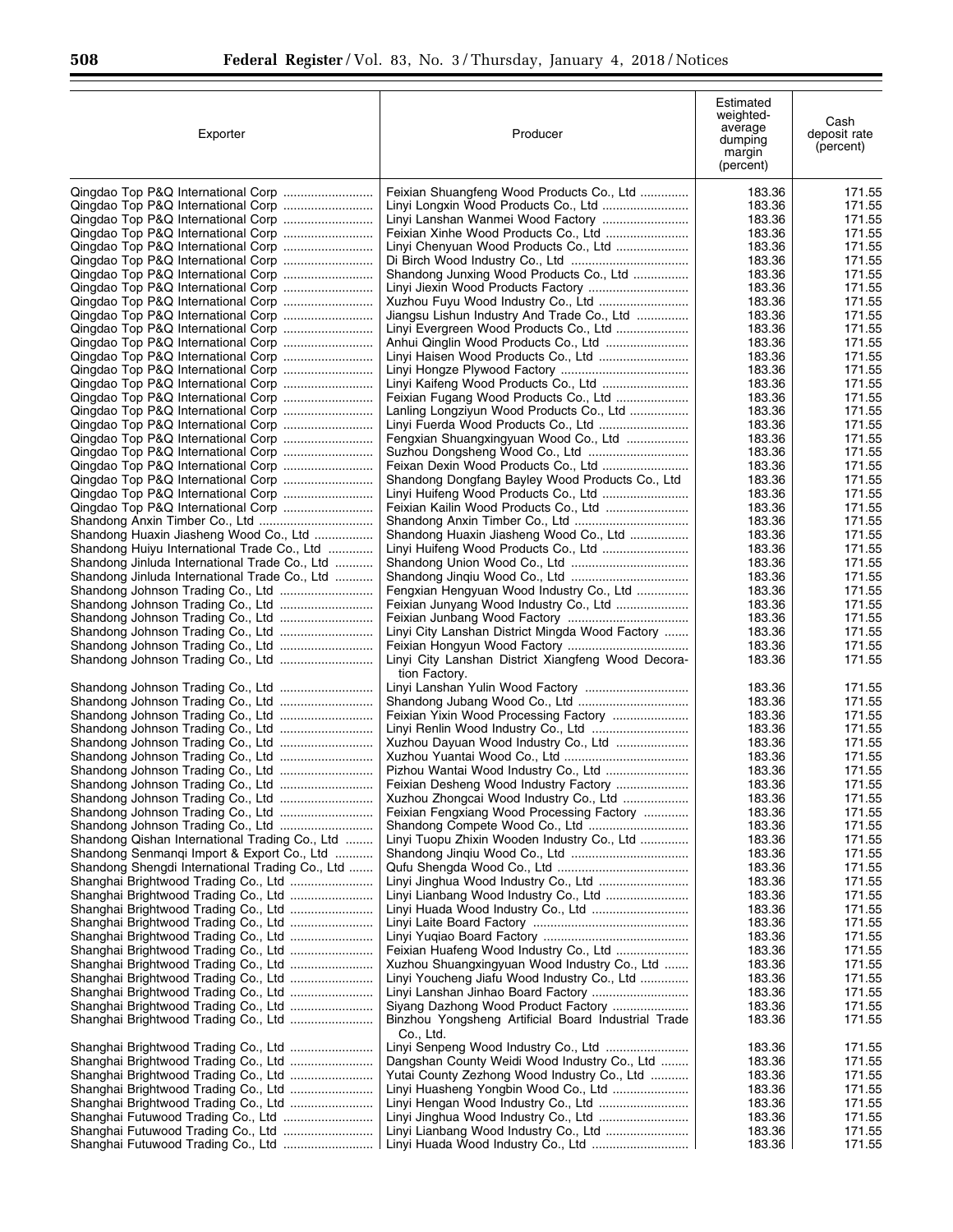| Exporter                                                                                   | Producer                                                                                        | Estimated<br>weighted-<br>average<br>dumping<br>margin<br>(percent) | Cash<br>deposit rate<br>(percent) |
|--------------------------------------------------------------------------------------------|-------------------------------------------------------------------------------------------------|---------------------------------------------------------------------|-----------------------------------|
|                                                                                            | Linyi Jinkun Wood Industry Co., Ltd                                                             | 183.36                                                              | 171.55                            |
|                                                                                            |                                                                                                 | 183.36                                                              | 171.55                            |
|                                                                                            | Linyi Tuopu Zhixin Wooden Industry Co., Ltd                                                     | 183.36<br>183.36                                                    | 171.55<br>171.55                  |
| Shanghai Futuwood Trading Co., Ltd                                                         | Feixian Huafeng Wood Industry Co., Ltd                                                          | 183.36                                                              | 171.55                            |
|                                                                                            | Xuzhou Shuangxingyuan Wood Industry Co., Ltd                                                    | 183.36                                                              | 171.55                            |
|                                                                                            | Linyi Youcheng Jiafu Wood Industry Co., Ltd                                                     | 183.36                                                              | 171.55                            |
| Shanghai Futuwood Trading Co., Ltd                                                         | Shandong Qingyuan Wood Industry Co., Ltd                                                        | 183.36                                                              | 171.55                            |
|                                                                                            | Linyi Lanshan Jinhao Board Factory                                                              | 183.36                                                              | 171.55                            |
|                                                                                            | Linyi Lanshan Fubai Wood Industry Board Factory<br>Siyang Dazhong Wood Product Factory          | 183.36<br>183.36                                                    | 171.55<br>171.55                  |
|                                                                                            | Binzhou Yongsheng Artificial Board Industrial Trade                                             | 183.36                                                              | 171.55                            |
|                                                                                            | Co., Ltd.                                                                                       |                                                                     |                                   |
|                                                                                            | Shandong Jinqiu Wood Industry Co., Ltd                                                          | 183.36                                                              | 171.55                            |
|                                                                                            | Xuzhou Heng'an Wood Industry Co., Ltd                                                           | 183.36<br>183.36                                                    | 171.55<br>171.55                  |
|                                                                                            | Dangshan Weidi Wood Industry Co., Ltd                                                           | 183.36                                                              | 171.55                            |
|                                                                                            |                                                                                                 | 183.36                                                              | 171.55                            |
| Shanghai Futuwood Trading Co., Ltd                                                         |                                                                                                 | 183.36                                                              | 171.55                            |
| Shanghai Futuwood Trading Co., Ltd                                                         | Linyi Huasheng Yongbin Wood Co., Ltd                                                            | 183.36                                                              | 171.55                            |
|                                                                                            |                                                                                                 | 183.36<br>183.36                                                    | 171.55<br>171.55                  |
|                                                                                            | Yangxin County Xintong Decorative Materials Co., Ltd                                            | 183.36                                                              | 171.55                            |
|                                                                                            | Pingyi County Zhongli Wood Products Factory                                                     | 183.36                                                              | 171.55                            |
|                                                                                            |                                                                                                 | 183.36                                                              | 171.55                            |
| Shanghai Futuwood Trading Co., Ltd                                                         |                                                                                                 | 183.36                                                              | 171.55                            |
|                                                                                            |                                                                                                 | 183.36                                                              | 171.55                            |
|                                                                                            | Shandong Huaxin Jiasheng Wood Co., Ltd                                                          | 183.36<br>183.36                                                    | 171.55<br>171.55                  |
|                                                                                            |                                                                                                 | 183.36                                                              | 171.55                            |
|                                                                                            |                                                                                                 | 183.36                                                              | 171.55                            |
|                                                                                            |                                                                                                 | 183.36                                                              | 171.55                            |
|                                                                                            | Linyi Lanshan District Jinhao Wood Factory                                                      | 183.36                                                              | 171.55                            |
|                                                                                            |                                                                                                 | 183.36                                                              | 171.55                            |
|                                                                                            | Jiangsu Sending Wood Industry Co., Ltd                                                          | 183.36<br>183.36                                                    | 171.55<br>171.55                  |
|                                                                                            | Linyi Lanshan District Jinhao Wood Factory                                                      | 183.36                                                              | 171.55                            |
|                                                                                            |                                                                                                 | 183.36                                                              | 171.55                            |
|                                                                                            | Jiangsu Sending Wood Industry Co., Ltd                                                          | 183.36                                                              | 171.55                            |
|                                                                                            |                                                                                                 | 183.36                                                              | 171.55                            |
| Sumec International Technology Co., Ltd<br>Sumec International Technology Co., Ltd         | Shandong Junxing Wood Industry Co., Ltd                                                         | 183.36<br>183.36                                                    | 171.55<br>171.55                  |
| Sumec International Technology Co., Ltd                                                    |                                                                                                 | 183.36                                                              | 171.55                            |
| Sumec International Technology Co., Ltd                                                    | Linyi Xicheng Wood Industry Co., Ltd                                                            | 183.36                                                              | 171.55                            |
| Sumec International Technology Co., Ltd                                                    | Feixian County Mingda Multilayered Board Factory                                                | 183.36                                                              | 171.55                            |
| Sumec International Technology Co., Ltd                                                    |                                                                                                 | 183.36                                                              | 171.55                            |
| Sumec International Technology Co., Ltd<br>Sumec International Technology Co., Ltd         | Shandong Haote Decorative Materials Co., Ltd<br>Linyi City Lanshan District Linyu Board Factory | 183.36<br>183.36                                                    | 171.55<br>171.55                  |
| Sumec International Technology Co., Ltd                                                    | Linyi City Lanshan District Xiangfeng Decorative                                                | 183.36                                                              | 171.55                            |
|                                                                                            | Board Factory.                                                                                  |                                                                     |                                   |
| Sumec International Technology Co., Ltd<br>Sumec International Technology Co., Ltd         |                                                                                                 | 183.36                                                              | 171.55                            |
| Sumec International Technology Co., Ltd                                                    |                                                                                                 | 183.36<br>183.36                                                    | 171.55<br>171.55                  |
| Sumec International Technology Co., Ltd                                                    | Xuzhou Jiangshan Wood Industry Co., Ltd                                                         | 183.36                                                              | 171.55                            |
| Sumec International Technology Co., Ltd                                                    | Xuzhou Senyuan Wood Products Co., Ltd                                                           | 183.36                                                              | 171.55                            |
| Sumec International Technology Co., Ltd                                                    | Xuzhou Jinguoyuan Wood Industry Co., Ltd                                                        | 183.36                                                              | 171.55                            |
| Sumec International Technology Co., Ltd                                                    | Xuzhou Chunyiyang Wood Industry Co., Ltd                                                        | 183.36                                                              | 171.55                            |
| Sumec International Technology Co., Ltd                                                    |                                                                                                 | 183.36                                                              | 171.55                            |
| Sugian Hopeway International Trade Co., Ltd<br>Suqian Hopeway International Trade Co., Ltd |                                                                                                 | 183.36<br>183.36                                                    | 171.55<br>171.55                  |
| Sugian Hopeway International Trade Co., Ltd                                                | Pizhou Xuexin Wood Products Co., Ltd                                                            | 183.36                                                              | 171.55                            |
| Sugian Hopeway International Trade Co., Ltd                                                |                                                                                                 | 183.36                                                              | 171.55                            |
| Suqian Hopeway International Trade Co., Ltd                                                |                                                                                                 | 183.36                                                              | 171.55                            |
| Suqian Hopeway International Trade Co., Ltd                                                | Linyi City Lanshan District Fubo Wood Factory                                                   | 183.36                                                              | 171.55                            |
| Sugian Hopeway International Trade Co., Ltd<br>Sugian Hopeway International Trade Co., Ltd |                                                                                                 | 183.36<br>183.36                                                    | 171.55<br>171.55                  |
| Sugian Hopeway International Trade Co., Ltd                                                |                                                                                                 | 183.36                                                              | 171.55                            |
| Sugian Hopeway International Trade Co., Ltd                                                |                                                                                                 | 183.36                                                              | 171.55                            |
|                                                                                            |                                                                                                 | 183.36                                                              | 171.55                            |
|                                                                                            |                                                                                                 | 183.36                                                              | 171.55                            |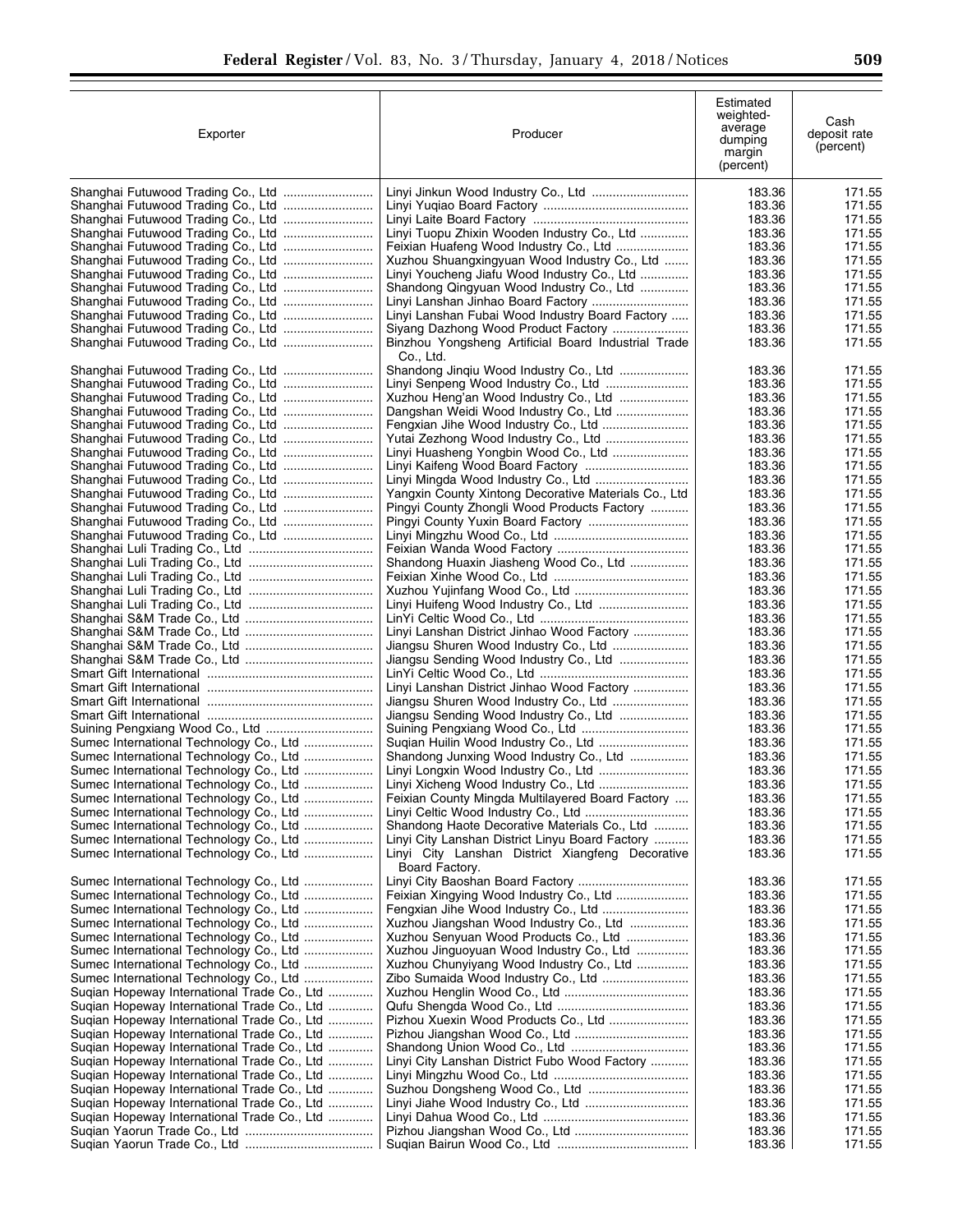| Exporter                                                                                                                                                                                                                                                                                                                                                                                                                                                                                                                                                                                                                                                                                                                                                                                                                                                                                                                                                                                                                                    | Producer                                                                                                                                                                                                                                                                                            | Estimated<br>weighted-<br>average<br>dumping<br>margin<br>(percent)                                                                                                                        | Cash<br>deposit rate<br>(percent)                                                                                                                                                          |
|---------------------------------------------------------------------------------------------------------------------------------------------------------------------------------------------------------------------------------------------------------------------------------------------------------------------------------------------------------------------------------------------------------------------------------------------------------------------------------------------------------------------------------------------------------------------------------------------------------------------------------------------------------------------------------------------------------------------------------------------------------------------------------------------------------------------------------------------------------------------------------------------------------------------------------------------------------------------------------------------------------------------------------------------|-----------------------------------------------------------------------------------------------------------------------------------------------------------------------------------------------------------------------------------------------------------------------------------------------------|--------------------------------------------------------------------------------------------------------------------------------------------------------------------------------------------|--------------------------------------------------------------------------------------------------------------------------------------------------------------------------------------------|
| Suzhou Fengshuwan Import and Exports Trade Co.,<br>Ltd.                                                                                                                                                                                                                                                                                                                                                                                                                                                                                                                                                                                                                                                                                                                                                                                                                                                                                                                                                                                     |                                                                                                                                                                                                                                                                                                     | 183.36<br>183.36                                                                                                                                                                           | 171.55<br>171.55                                                                                                                                                                           |
| Suzhou Fengshuwan Import and Exports Trade Co.,<br>Ltd.                                                                                                                                                                                                                                                                                                                                                                                                                                                                                                                                                                                                                                                                                                                                                                                                                                                                                                                                                                                     |                                                                                                                                                                                                                                                                                                     | 183.36                                                                                                                                                                                     | 171.55                                                                                                                                                                                     |
| Suzhou Fengshuwan Import and Exports Trade Co.,<br>Ltd.                                                                                                                                                                                                                                                                                                                                                                                                                                                                                                                                                                                                                                                                                                                                                                                                                                                                                                                                                                                     | Pizhou Xuexin Wood Products Co., Ltd                                                                                                                                                                                                                                                                | 183.36                                                                                                                                                                                     | 171.55                                                                                                                                                                                     |
| Suzhou Fengshuwan Import and Exports Trade Co.,<br>Ltd.                                                                                                                                                                                                                                                                                                                                                                                                                                                                                                                                                                                                                                                                                                                                                                                                                                                                                                                                                                                     |                                                                                                                                                                                                                                                                                                     | 183.36                                                                                                                                                                                     | 171.55                                                                                                                                                                                     |
| Suzhou Fengshuwan Import and Exports Trade Co.,<br>Ltd.                                                                                                                                                                                                                                                                                                                                                                                                                                                                                                                                                                                                                                                                                                                                                                                                                                                                                                                                                                                     |                                                                                                                                                                                                                                                                                                     | 183.36                                                                                                                                                                                     | 171.55                                                                                                                                                                                     |
| Suzhou Fengshuwan Import and Exports Trade Co.,<br>Ltd.                                                                                                                                                                                                                                                                                                                                                                                                                                                                                                                                                                                                                                                                                                                                                                                                                                                                                                                                                                                     | Linyi City Lanshan District Fubo Wood Factory                                                                                                                                                                                                                                                       | 183.36                                                                                                                                                                                     | 171.55                                                                                                                                                                                     |
| Suzhou Fengshuwan Import and Exports Trade Co.,<br>Ltd.                                                                                                                                                                                                                                                                                                                                                                                                                                                                                                                                                                                                                                                                                                                                                                                                                                                                                                                                                                                     |                                                                                                                                                                                                                                                                                                     | 183.36                                                                                                                                                                                     | 171.55                                                                                                                                                                                     |
| Suzhou Fengshuwan Import and Exports Trade Co.,<br>Ltd.                                                                                                                                                                                                                                                                                                                                                                                                                                                                                                                                                                                                                                                                                                                                                                                                                                                                                                                                                                                     | Suzhou Dongsheng Wood Co., Ltd                                                                                                                                                                                                                                                                      | 183.36                                                                                                                                                                                     | 171.55                                                                                                                                                                                     |
| Suzhou Fengshuwan Import and Exports Trade Co.,<br>Ltd.                                                                                                                                                                                                                                                                                                                                                                                                                                                                                                                                                                                                                                                                                                                                                                                                                                                                                                                                                                                     | Linyi Jiahe Wood Industry Co., Ltd                                                                                                                                                                                                                                                                  | 183.36                                                                                                                                                                                     | 171.55                                                                                                                                                                                     |
| Suzhou Fengshuwan Import and Exports Trade Co.,<br>Ltd.                                                                                                                                                                                                                                                                                                                                                                                                                                                                                                                                                                                                                                                                                                                                                                                                                                                                                                                                                                                     |                                                                                                                                                                                                                                                                                                     | 183.36                                                                                                                                                                                     | 171.55                                                                                                                                                                                     |
| Suzhou Oriental Dragon Import and Export Co., Ltd<br>Suzhou Oriental Dragon Import and Export Co., Ltd<br>Suzhou Oriental Dragon Import and Export Co., Ltd<br>Suzhou Oriental Dragon Import and Export Co., Ltd<br>Suzhou Oriental Dragon Import and Export Co., Ltd<br>Suzhou Oriental Dragon Import and Export Co., Ltd<br>Suzhou Oriental Dragon Import and Export Co., Ltd<br>Suzhou Oriental Dragon Import and Export Co., Ltd<br>Suzhou Oriental Dragon Import and Export Co., Ltd<br>Suzhou Oriental Dragon Import and Export Co., Ltd<br>Suzhou Oriental Dragon Import and Export Co., Ltd<br>Suzhou Oriental Dragon Import and Export Co., Ltd<br>Suzhou Oriental Dragon Import and Export Co., Ltd<br>Suzhou Oriental Dragon Import and Export Co., Ltd<br>Suzhou Oriental Dragon Import and Export Co., Ltd<br>Suzhou Oriental Dragon Import and Export Co., Ltd<br>Suzhou Oriental Dragon Import and Export Co., Ltd<br>Suzhou Oriental Dragon Import and Export Co., Ltd<br>Suzhou Oriental Dragon Import and Export Co., Ltd | Lingyi Huasheng Yongbin Wood Co., Ltd<br>Linyi Oriental Fuchao Wood Co., Ltd<br>Shandong Jinqiu Wood Corporation<br>Yinhe Machinery Chemical Limited Company of<br>Shandong Province.<br>Anhui Fuyang Qinglin Wood Products Co., Ltd                                                                | 183.36<br>183.36<br>183.36<br>183.36<br>183.36<br>183.36<br>183.36<br>183.36<br>183.36<br>183.36<br>183.36<br>183.36<br>183.36<br>183.36<br>183.36<br>183.36<br>183.36<br>183.36<br>183.36 | 171.55<br>171.55<br>171.55<br>171.55<br>171.55<br>171.55<br>171.55<br>171.55<br>171.55<br>171.55<br>171.55<br>171.55<br>171.55<br>171.55<br>171.55<br>171.55<br>171.55<br>171.55<br>171.55 |
| Suzhou Oriental Dragon Import and Export Co., Ltd<br>Suzhou Oriental Dragon Import and Export Co., Ltd<br>Suzhou Oriental Dragon Import and Export Co., Ltd<br>Suzhou Oriental Dragon Import and Export Co., Ltd<br>Suzhou Oriental Dragon Import and Export Co., Ltd<br>Suzhou Oriental Dragon Import and Export Co., Ltd<br>Suzhou Oriental Dragon Import and Export Co., Ltd<br>Suzhou Oriental Dragon Import and Export Co., Ltd<br>Suzhou Oriental Dragon Import and Export Co., Ltd<br>Suzhou Oriental Dragon Import and Export Co., Ltd<br>Suzhou Oriental Dragon Import and Export Co., Ltd<br>Suzhou Oriental Dragon Import and Export Co., Ltd<br>Suzhou Oriental Dragon Import and Export Co., Ltd                                                                                                                                                                                                                                                                                                                               | Linyi Lanshan District Fubo Woods Factory<br>Linyi Zhenyuan Wood Products Co., Ltd                                                                                                                                                                                                                  | 183.36<br>183.36<br>183.36<br>183.36<br>183.36<br>183.36<br>183.36<br>183.36<br>183.36<br>183.36<br>183.36<br>183.36<br>183.36                                                             | 171.55<br>171.55<br>171.55<br>171.55<br>171.55<br>171.55<br>171.55<br>171.55<br>171.55<br>171.55<br>171.55<br>171.55<br>171.55                                                             |
| Suzhou Oriental Dragon Import and Export Co., Ltd<br>Suzhou Oriental Dragon Import and Export Co., Ltd<br>Suzhou Oriental Dragon Import and Export Co., Ltd<br>Xuzhou Amish Import & Export Trade Co., Ltd<br>Xuzhou Baogi Wood Product Co., Ltd<br>Xuzhou Baogi Wood Product Co., Ltd<br>Xuzhou DNT Commercial Co., Ltd                                                                                                                                                                                                                                                                                                                                                                                                                                                                                                                                                                                                                                                                                                                    | Dangshan County Weidi Wood Co., Ltd<br>Zhucheng Runheng Industrial and Trading Co., Ltd<br>Xuzhou Amish Import & Export Trade Co., Ltd<br>Xuzhou Longyuan Wood Industry Co., Ltd<br>Suzhou Dongsheng Wood Co., Ltd<br>Xuzhou City Hengde Wood Products Co., Ltd<br>Linyi Huasheng Yongbin Wood Corp | 183.36<br>183.36<br>183.36<br>183.36<br>183.36<br>183.36<br>183.36<br>183.36<br>183.36<br>183.36<br>183.36<br>183.36<br>183.36<br>183.36<br>183.36<br>183.36                               | 171.55<br>171.55<br>171.55<br>171.55<br>171.55<br>171.55<br>171.55<br>171.55<br>171.55<br>171.55<br>171.55<br>171.55<br>171.55<br>171.55<br>171.55<br>171.55                               |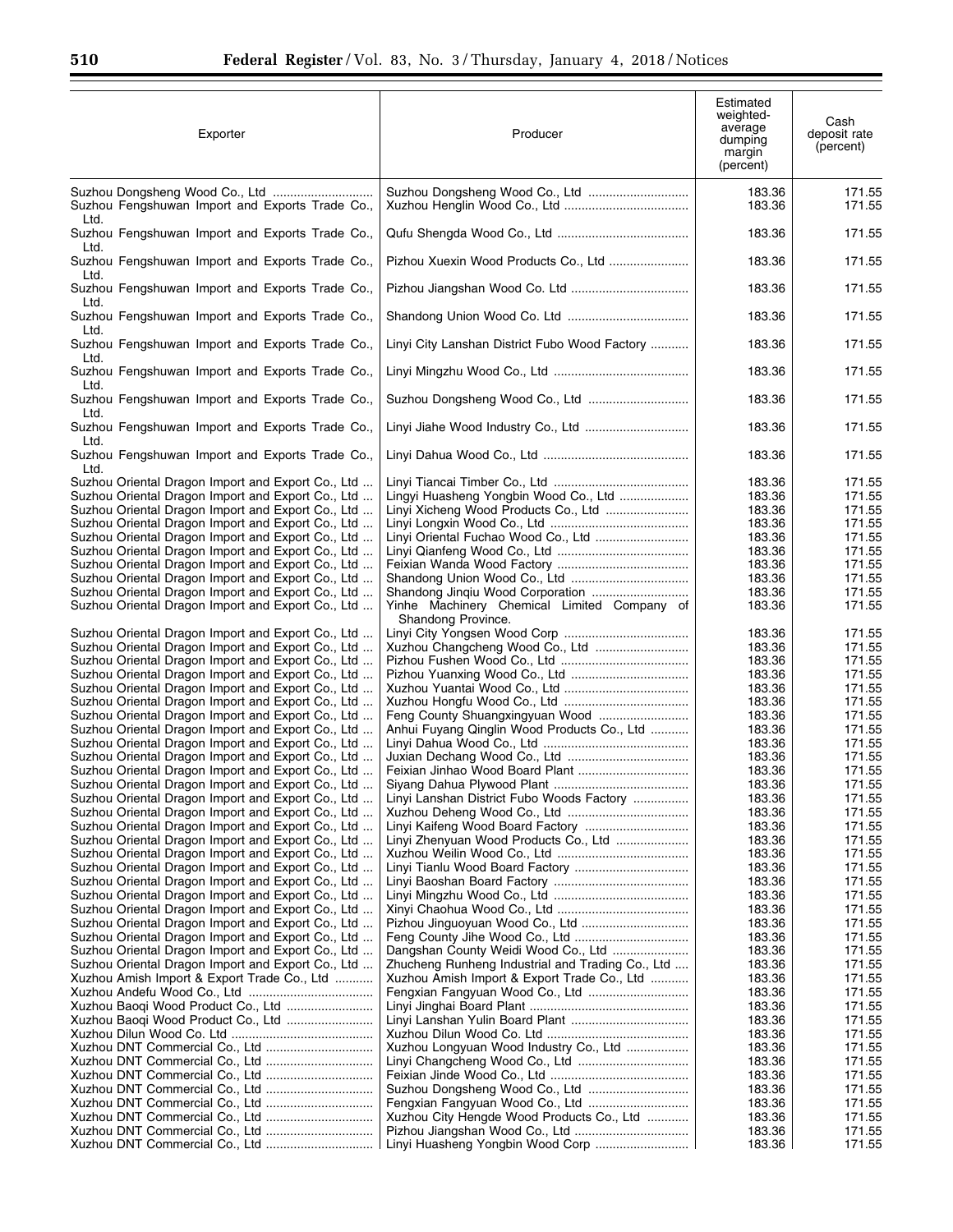| Exporter                                                                                                     | Producer                                                                                      | Estimated<br>weighted-<br>average<br>dumping<br>margin<br>(percent) | Cash<br>deposit rate<br>(percent) |
|--------------------------------------------------------------------------------------------------------------|-----------------------------------------------------------------------------------------------|---------------------------------------------------------------------|-----------------------------------|
|                                                                                                              |                                                                                               | 183.36                                                              | 171.55                            |
|                                                                                                              |                                                                                               | 183.36                                                              | 171.55                            |
|                                                                                                              | Linyi Renlin Wood Industry Co., Ltd<br>Binzhou Yongsheng Artificial Board Industrial & Train- | 183.36<br>183.36                                                    | 171.55<br>171.55                  |
|                                                                                                              | ing Co., Ltd.                                                                                 |                                                                     |                                   |
|                                                                                                              |                                                                                               | 183.36                                                              | 171.55                            |
| Xuzhou DNT Commercial Co., Ltd                                                                               |                                                                                               | 183.36                                                              | 171.55                            |
| Xuzhou DNT Commercial Co., Ltd                                                                               |                                                                                               | 183.36                                                              | 171.55                            |
|                                                                                                              |                                                                                               | 183.36                                                              | 171.55                            |
|                                                                                                              | Shandong Huashi Lvyuan Wood Co., Ltd                                                          | 183.36<br>183.36                                                    | 171.55<br>171.55                  |
|                                                                                                              |                                                                                               | 183.36                                                              | 171.55                            |
|                                                                                                              |                                                                                               | 183.36                                                              | 171.55                            |
|                                                                                                              | Linyi City Lanshan District Linyu Plywood Factory                                             | 183.36                                                              | 171.55                            |
|                                                                                                              | Linyi City Dongfang Fuchao Wood Co., Ltd                                                      | 183.36                                                              | 171.55                            |
|                                                                                                              |                                                                                               | 183.36<br>183.36                                                    | 171.55<br>171.55                  |
|                                                                                                              | Xuzhou Zhongtong Wood Co., Ltd                                                                | 183.36                                                              | 171.55                            |
|                                                                                                              |                                                                                               | 183.36                                                              | 171.55                            |
|                                                                                                              |                                                                                               | 183.36                                                              | 171.55                            |
| Xuzhou DNT Commercial Co., Ltd                                                                               | Xuzhou Changcheng Wood Products Co., Ltd                                                      | 183.36                                                              | 171.55                            |
| Xuzhou DNT Commercial Co., Ltd                                                                               |                                                                                               | 183.36<br>183.36                                                    | 171.55<br>171.55                  |
|                                                                                                              | Dhanshan County Weidi Wood Co., Ltd                                                           | 183.36                                                              | 171.55                            |
| Xuzhou DNT Commercial Co., Ltd                                                                               | Xuzhou Hongmei Wood Development Co., Ltd                                                      | 183.36                                                              | 171.55                            |
| Xuzhou Eastern Huatai International Trading Co., Ltd                                                         |                                                                                               | 183.36                                                              | 171.55                            |
| Xuzhou Eastern Huatai International Trading Co., Ltd                                                         |                                                                                               | 183.36                                                              | 171.55                            |
| Xuzhou Eastern Huatai International Trading Co., Ltd                                                         |                                                                                               | 183.36                                                              | 171.55                            |
| Xuzhou Eastern Huatai International Trading Co., Ltd                                                         |                                                                                               | 183.36<br>183.36                                                    | 171.55<br>171.55                  |
| Xuzhou Eastern Huatai International Trading Co., Ltd<br>Xuzhou Eastern Huatai International Trading Co., Ltd | Oufan Wooden Products Shandong Co., Ltd                                                       | 183.36                                                              | 171.55                            |
| Xuzhou Eastern Huatai International Trading Co., Ltd                                                         |                                                                                               | 183.36                                                              | 171.55                            |
| Xuzhou Hansun Import & Export Co. Ltd                                                                        |                                                                                               | 183.36                                                              | 171.55                            |
| Xuzhou Jiangheng Wood Products Co., Ltd                                                                      | Xuzhou Jiangheng Wood Products Co., Ltd                                                       | 183.36                                                              | 171.55                            |
| Xuzhou Jiangyang Wood Industries Co., Ltd                                                                    | Xuzhou Jiangyang Wood Industries Co., Ltd                                                     | 183.36                                                              | 171.55                            |
| Xuzhou Longyuan Wood Industry Co., Ltd<br>Xuzhou Maker's Mark Building Materials Co., Ltd                    | Xuzhou Longyuan Wood Industry Co., Ltd                                                        | 183.36<br>183.36                                                    | 171.55<br>171.55                  |
| Xuzhou Maker's Mark Building Materials Co., Ltd                                                              |                                                                                               | 183.36                                                              | 171.55                            |
| Xuzhou Maker's Mark Building Materials Co., Ltd                                                              |                                                                                               | 183.36                                                              | 171.55                            |
| Xuzhou Pinlin International Trade Co., Ltd                                                                   | Xuzhou Longyuan Wood Industry Co., Ltd                                                        | 183.36                                                              | 171.55                            |
| Xuzhou Pinlin International Trade Co., Ltd                                                                   |                                                                                               | 183.36                                                              | 171.55                            |
| Xuzhou Pinlin International Trade Co., Ltd<br>Xuzhou Pinlin International Trade Co., Ltd                     |                                                                                               | 183.36<br>183.36                                                    | 171.55<br>171.55                  |
| Xuzhou Pinlin International Trade Co., Ltd                                                                   | Fengxian Fangyuan Wood Co., Ltd                                                               | 183.36                                                              | 171.55                            |
| Xuzhou Pinlin International Trade Co., Ltd                                                                   | Xuzhou City Hengde Wood Products Co., Ltd                                                     | 183.36                                                              | 171.55                            |
| Xuzhou Pinlin International Trade Co., Ltd                                                                   |                                                                                               | 183.36                                                              | 171.55                            |
| Xuzhou Pinlin International Trade Co., Ltd                                                                   |                                                                                               | 183.36                                                              | 171.55                            |
| Xuzhou Pinlin International Trade Co., Ltd<br>Xuzhou Pinlin International Trade Co., Ltd                     |                                                                                               | 183.36<br>183.36                                                    | 171.55<br>171.55                  |
| Xuzhou Pinlin International Trade Co., Ltd                                                                   |                                                                                               | 183.36                                                              | 171.55                            |
| Xuzhou Pinlin International Trade Co., Ltd                                                                   | Binzhou Yongsheng Artificial Board Industrial & Train-<br>ing Co., Ltd.                       | 183.36                                                              | 171.55                            |
| Xuzhou Pinlin International Trade Co., Ltd                                                                   |                                                                                               | 183.36                                                              | 171.55                            |
| Xuzhou Pinlin International Trade Co., Ltd                                                                   |                                                                                               | 183.36                                                              | 171.55                            |
| Xuzhou Pinlin International Trade Co., Ltd                                                                   |                                                                                               | 183.36                                                              | 171.55                            |
| Xuzhou Pinlin International Trade Co., Ltd<br>Xuzhou Pinlin International Trade Co., Ltd                     | Shandong Huashi Lvyuan Wood Co., Ltd                                                          | 183.36<br>183.36                                                    | 171.55<br>171.55                  |
| Xuzhou Pinlin International Trade Co., Ltd                                                                   |                                                                                               | 183.36                                                              | 171.55                            |
| Xuzhou Pinlin International Trade Co., Ltd                                                                   |                                                                                               | 183.36                                                              | 171.55                            |
| Xuzhou Pinlin International Trade Co., Ltd                                                                   |                                                                                               | 183.36                                                              | 171.55                            |
| Xuzhou Pinlin International Trade Co., Ltd                                                                   | Linyi City Lanshan District Linyu Plywood Factory                                             | 183.36                                                              | 171.55                            |
| Xuzhou Pinlin International Trade Co., Ltd<br>Xuzhou Pinlin International Trade Co., Ltd                     | Linyi City Dongfang Fuchao Wood Co., Ltd                                                      | 183.36<br>183.36                                                    | 171.55<br>171.55                  |
| Xuzhou Pinlin International Trade Co., Ltd                                                                   |                                                                                               | 183.36                                                              | 171.55                            |
| Xuzhou Pinlin International Trade Co., Ltd                                                                   |                                                                                               | 183.36                                                              | 171.55                            |
| Xuzhou Pinlin International Trade Co., Ltd                                                                   |                                                                                               | 183.36                                                              | 171.55                            |
| Xuzhou Pinlin International Trade Co., Ltd                                                                   |                                                                                               | 183.36                                                              | 171.55                            |
| Xuzhou Pinlin International Trade Co., Ltd<br>Xuzhou Pinlin International Trade Co., Ltd                     | Xuzhou Changcheng Wood Products Co., Ltd                                                      | 183.36<br>183.36                                                    | 171.55<br>171.55                  |
| Xuzhou Pinlin International Trade Co., Ltd                                                                   |                                                                                               | 183.36                                                              | 171.55                            |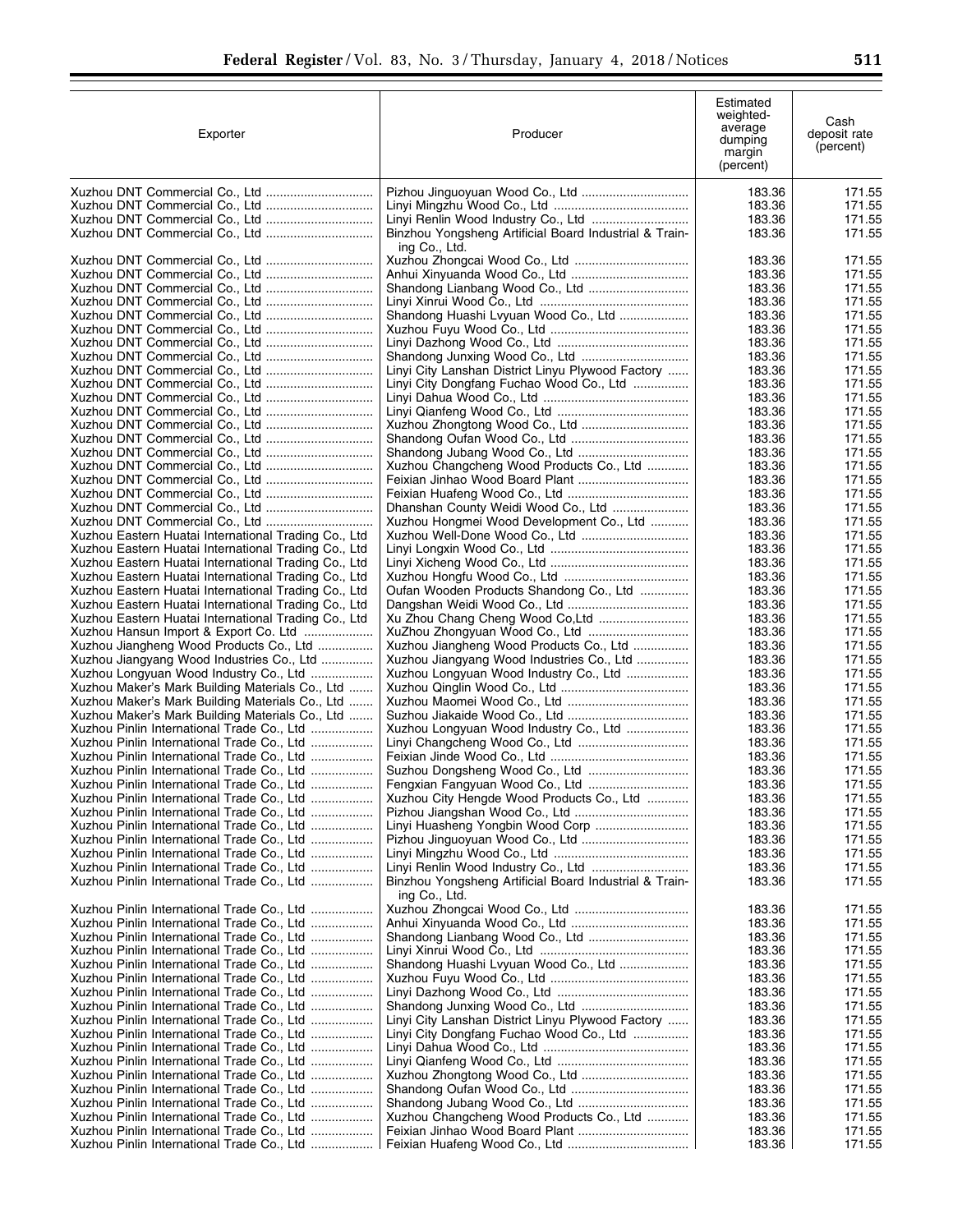| Exporter                                    | Producer                                           | Estimated<br>weighted-<br>average<br>dumping<br>margin<br>(percent) | Cash<br>deposit rate<br>(percent) |
|---------------------------------------------|----------------------------------------------------|---------------------------------------------------------------------|-----------------------------------|
| Xuzhou Pinlin International Trade Co., Ltd  |                                                    | 183.36                                                              | 171.55                            |
| Xuzhou Pinlin International Trade Co., Ltd  | Xuzhou Hongmei Wood Development Co., Ltd           | 183.36                                                              | 171.55                            |
|                                             |                                                    | 183.36                                                              | 171.55                            |
| Xuzhou Shengping Imp and Exp Co., Ltd       | Xuzhou Longyuan Wood Industry Co., Ltd             | 183.36                                                              | 171.55                            |
|                                             |                                                    | 183.36                                                              | 171.55                            |
| Xuzhou Shuner Import & Export Trade Co. Ltd |                                                    | 183.36                                                              | 171.55                            |
|                                             |                                                    | 183.36                                                              | 171.55                            |
| Xuzhou Timber International Trade Co., Ltd  | Xuzhou Jiangheng Wood Products Co., Ltd            | 183.36                                                              | 171.55                            |
| Xuzhou Timber International Trade Co., Ltd  | Xuzhou Jiangyang Wood Industries Co., Ltd          | 183.36                                                              | 171.55                            |
| Xuzhou Timber International Trade Co., Ltd  |                                                    | 183.36                                                              | 171.55                            |
| Xuzhou Timber International Trade Co., Ltd  | Fengxian Shuangxingyuan Wood Co., Ltd              | 183.36                                                              | 171.55                            |
| Xuzhou Timber International Trade Co., Ltd  |                                                    | 183.36                                                              | 171.55                            |
| Xuzhou Timber International Trade Co., Ltd  | Linyi City Lanshan District Dagian Wood Board Fac- | 183.36                                                              | 171.55                            |
|                                             | tory.                                              |                                                                     |                                   |
| Xuzhou Timber International Trade Co., Ltd  |                                                    | 183.36                                                              | 171.55                            |
| Xuzhou Timber International Trade Co., Ltd  |                                                    | 183.36                                                              | 171.55                            |
| Xuzhou Timber International Trade Co., Ltd  |                                                    | 183.36                                                              | 171.55                            |
| Xuzhou Timber International Trade Co., Ltd  |                                                    | 183.36                                                              | 171.55                            |
| Xuzhou Timber International Trade Co., Ltd  |                                                    | 183.36                                                              | 171.55                            |
| Xuzhou Timber International Trade Co., Ltd  | Xuzhou Senyuan Wood Products Co., Ltd              | 183.36                                                              | 171.55                            |
| Xuzhou Timber International Trade Co., Ltd  | Jiangsu Lishun Industrial and Trading Co., Ltd     | 183.36                                                              | 171.55                            |
| Xuzhou Timber International Trade Co., Ltd  |                                                    | 183.36                                                              | 171.55                            |
| Xuzhou Timber International Trade Co., Ltd  |                                                    | 183.36                                                              | 171.55                            |
| Xuzhou Timber International Trade Co., Ltd  |                                                    | 183.36                                                              | 171.55                            |
| Xuzhou Timber International Trade Co., Ltd  | Shandong Shelter Forest Products Co., Ltd          | 183.36                                                              | 171.55                            |
| Xuzhou Timber International Trade Co., Ltd  |                                                    | 183.36                                                              | 171.55                            |
|                                             |                                                    | 183.36                                                              | 171.55                            |
| Yishui Zelin Wood Made Co., Ltd             |                                                    | 183.36                                                              | 171.55                            |
| Zhejiang Dehua TB Import & Export Co., Ltd  | Dehua TB New Decoration Material Co., Ltd          | 183.36                                                              | 171.55                            |
| Zhejiang Dehua TB Import & Export Co., Ltd  | Zhangjiagang Jiuli Wood Co., Ltd                   | 183.36                                                              | 171.55                            |
|                                             |                                                    | 183.36                                                              |                                   |

### **Notification to Interested Parties**

This notice constitutes the antidumping duty order with respect to hardwood plywood from China pursuant to section 736(a) of the Act. Interested parties can find a list of antidumping duty orders currently in effect at *[http://enforcement.trade.gov/](http://enforcement.trade.gov/enforcement) [enforcement.](http://enforcement.trade.gov/enforcement)* 

This order and amended final determination are published in accordance with sections 735(e), 736(a) and 777(i) of the Act, and 19 CFR 351.211 and 351.224(e).

Dated: December 28, 2017.

#### **Christian Marsh,**

*Deputy Assistant Secretary for Enforcement and Compliance.* 

#### **Appendix**

#### **Scope of the Investigation**

The merchandise subject to this investigation is hardwood and decorative plywood, and certain veneered panels as described below. For purposes of this proceeding, hardwood and decorative plywood is defined as a generally flat, multilayered plywood or other veneered panel, consisting of two or more layers or plies of wood veneers and a core, with the face and/or back veneer made of nonconiferous wood (hardwood) or bamboo. The veneers, along with the core may be glued or otherwise bonded together. Hardwood and decorative plywood may include products that meet the American National Standard for Hardwood and Decorative Plywood, ANSI/ HPVA HP–1–2016 (including any revisions to that standard).

For purposes of this investigation a "veneer" is a slice of wood regardless of thickness which is cut, sliced or sawed from a log, bolt, or flitch. The face and back veneers are the outermost veneer of wood on either side of the core irrespective of additional surface coatings or covers as described below.

The core of hardwood and decorative plywood consists of the layer or layers of one or more material(s) that are situated between the face and back veneers. The core may be composed of a range of materials, including but not limited to hardwood, softwood, particleboard, or medium-density fiberboard (MDF).

All hardwood plywood is included within the scope of this investigation regardless of whether or not the face and/or back veneers are surface coated or covered and whether or not such surface coating(s) or covers obscures the grain, textures, or markings of the wood. Examples of surface coatings and covers include, but are not limited to: Ultra violet light cured polyurethanes; oil or oil-modified or water based polyurethanes; wax; epoxyester finishes; moisture-cured urethanes;

paints; stains; paper; aluminum; high pressure laminate; MDF; medium density overlay (MDO); and phenolic film. Additionally, the face veneer of hardwood plywood may be sanded; smoothed or given a ''distressed'' appearance through such methods as hand-scraping or wire brushing. All hardwood plywood is included within the scope even if it is trimmed; cut-to-size; notched; punched; drilled; or has underwent other forms of minor processing.

All hardwood and decorative plywood is included within the scope of this investigation, without regard to dimension (overall thickness, thickness of face veneer, thickness of back veneer, thickness of core, thickness of inner veneers, width, or length). However, the most common panel sizes of hardwood and decorative plywood are 1219 x 1829 mm (48 x 72 inches), 1219 x 2438 mm (48 x 96 inches), and 1219 x 3048 mm (48 x 120 inches).

Subject merchandise also includes hardwood and decorative plywood that has been further processed in a third country, including but not limited to trimming, cutting, notching, punching, drilling, or any other processing that would not otherwise remove the merchandise from the scope of the investigation if performed in the country of manufacture of the in-scope product.

The scope of the investigation excludes the following items: (1) Structural plywood (also known as ''industrial plywood'' or ''industrial panels'') that is manufactured to